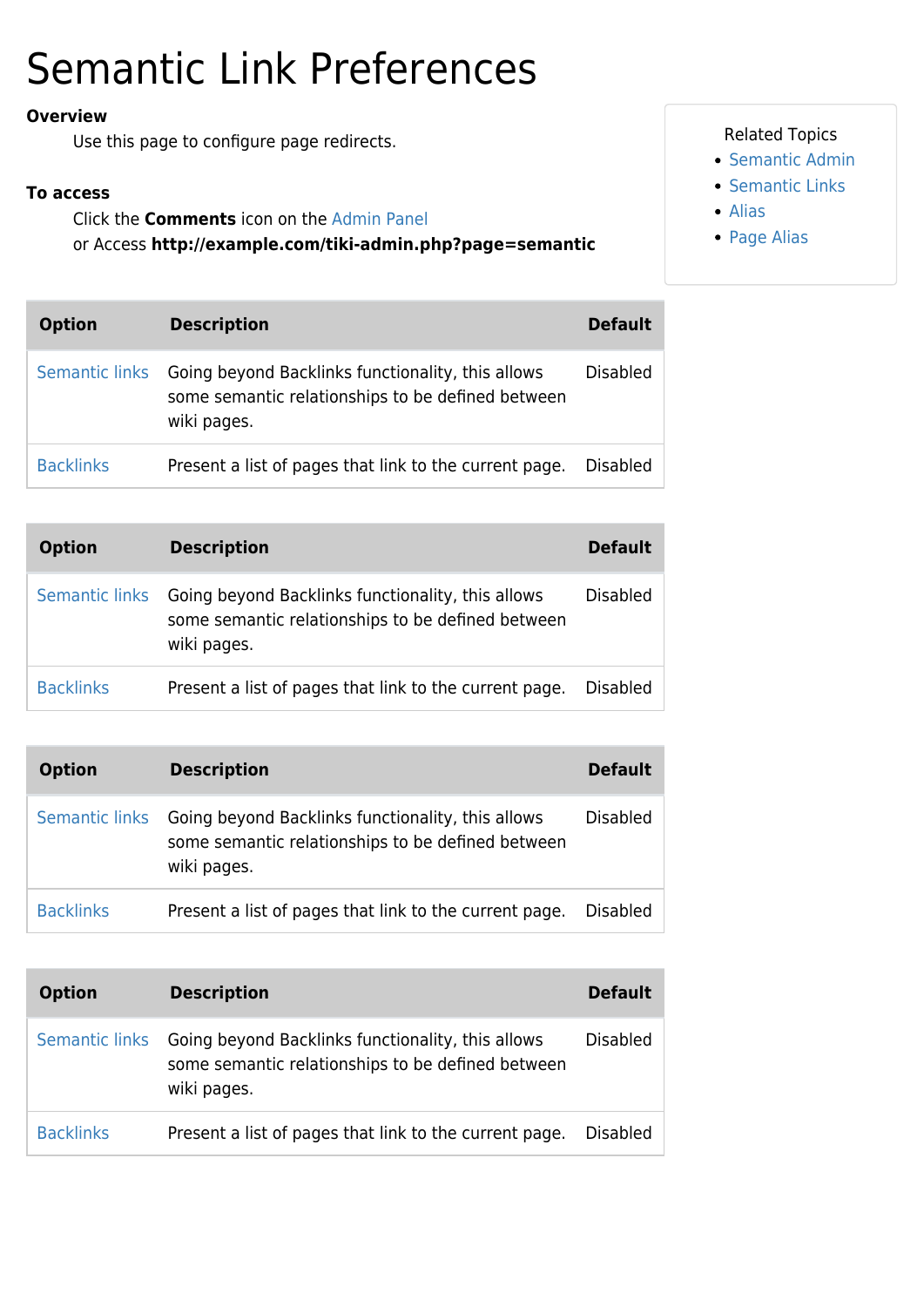| <b>Option</b>    | <b>Description</b>                                                                                                    | <b>Default</b>  |
|------------------|-----------------------------------------------------------------------------------------------------------------------|-----------------|
| Semantic links   | Going beyond Backlinks functionality, this allows<br>some semantic relationships to be defined between<br>wiki pages. | <b>Disabled</b> |
| <b>Backlinks</b> | Present a list of pages that link to the current page.                                                                | <b>Disabled</b> |

| <b>Option</b>    | <b>Description</b>                                                                                                    | <b>Default</b>  |
|------------------|-----------------------------------------------------------------------------------------------------------------------|-----------------|
| Semantic links   | Going beyond Backlinks functionality, this allows<br>some semantic relationships to be defined between<br>wiki pages. | <b>Disabled</b> |
| <b>Backlinks</b> | Present a list of pages that link to the current page.                                                                | <b>Disabled</b> |

| <b>Option</b>    | <b>Description</b>                                                                                                    | <b>Default</b>  |
|------------------|-----------------------------------------------------------------------------------------------------------------------|-----------------|
| Semantic links   | Going beyond Backlinks functionality, this allows<br>some semantic relationships to be defined between<br>wiki pages. | <b>Disabled</b> |
| <b>Backlinks</b> | Present a list of pages that link to the current page.                                                                | <b>Disabled</b> |

| <b>Option</b>    | <b>Description</b>                                                                                                    | <b>Default</b>  |
|------------------|-----------------------------------------------------------------------------------------------------------------------|-----------------|
| Semantic links   | Going beyond Backlinks functionality, this allows<br>some semantic relationships to be defined between<br>wiki pages. | <b>Disabled</b> |
| <b>Backlinks</b> | Allows users to view a list of pages, called<br>backlinks, that link to the current page.                             | <b>Disabled</b> |

| <b>Option</b>         | <b>Description</b>                                                                                                   | <b>Default</b>  |
|-----------------------|----------------------------------------------------------------------------------------------------------------------|-----------------|
| <b>Semantic links</b> | Going beyond Backlinks functionality, this allows<br>some semantic relationships to be defined between<br>wiki pages | <b>Disabled</b> |
| <b>Backlinks</b>      | Allows users to view a list of pages, called<br>backlinks, that link to the current page.                            | <b>Disabled</b> |